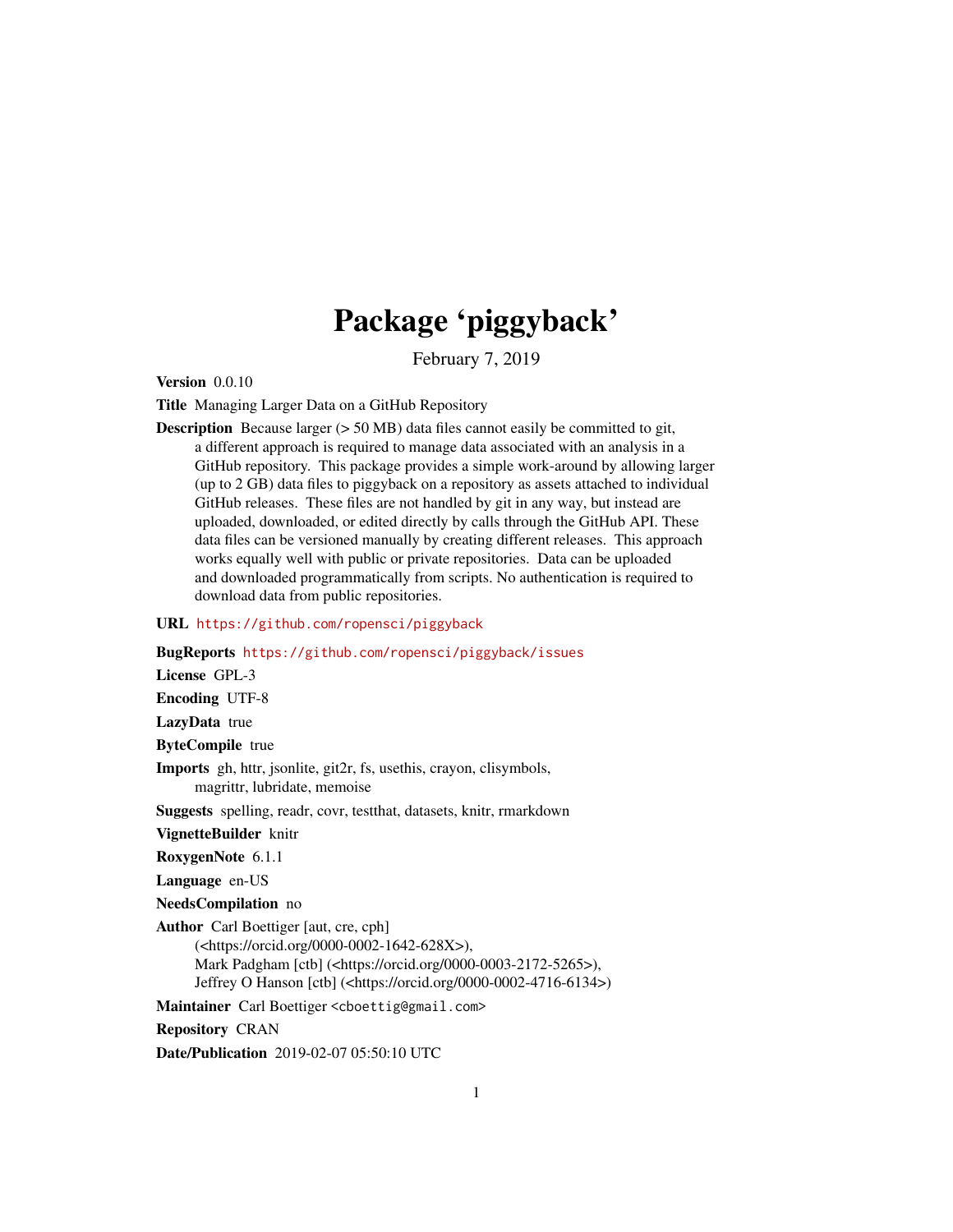### <span id="page-1-0"></span>R topics documented:

| Index | 10 |
|-------|----|
|       |    |
|       |    |
|       |    |
|       |    |
|       |    |
|       |    |
|       |    |
|       |    |

piggyback-package *piggyback: Managing Larger Data on a GitHub Repository*

#### Description

Because larger (> 50 MB) data files cannot easily be committed to git, a different approach is required to manage data associated with an analysis in a GitHub repository. This package provides a simple work-around by allowing larger (up to 2 GB) data files to piggyback on a repository as assets attached to individual GitHub releases. These files are not handled by git in any way, but instead are uploaded, downloaded, or edited directly by calls through the GitHub API. These data files can be versioned manually by creating different releases. This approach works equally well with public or private repositories. Data can be uploaded and downloaded programmatically from scripts. No authentication is required to download data from public repositories.

#### Details

It has two main modes or workflows:

- [pb\\_upload\(\)](#page-8-1) / [pb\\_download\(\)](#page-3-1): Upload and download individual files to/from the desired release of the specified repository
- [pb\\_track\(\)](#page-7-1): Use a git-lfs style tracking of specific file types

#### Author(s)

Maintainer: Carl Boettiger <cboettig@gmail.com> (0000-0002-1642-628X) [copyright holder] Other contributors:

- Mark Padgham (0000-0003-2172-5265) [contributor]
- Jeffrey O Hanson (0000-0002-4716-6134) [contributor]

#### See Also

Useful links:

- <https://github.com/ropensci/piggyback>
- Report bugs at <https://github.com/ropensci/piggyback/issues>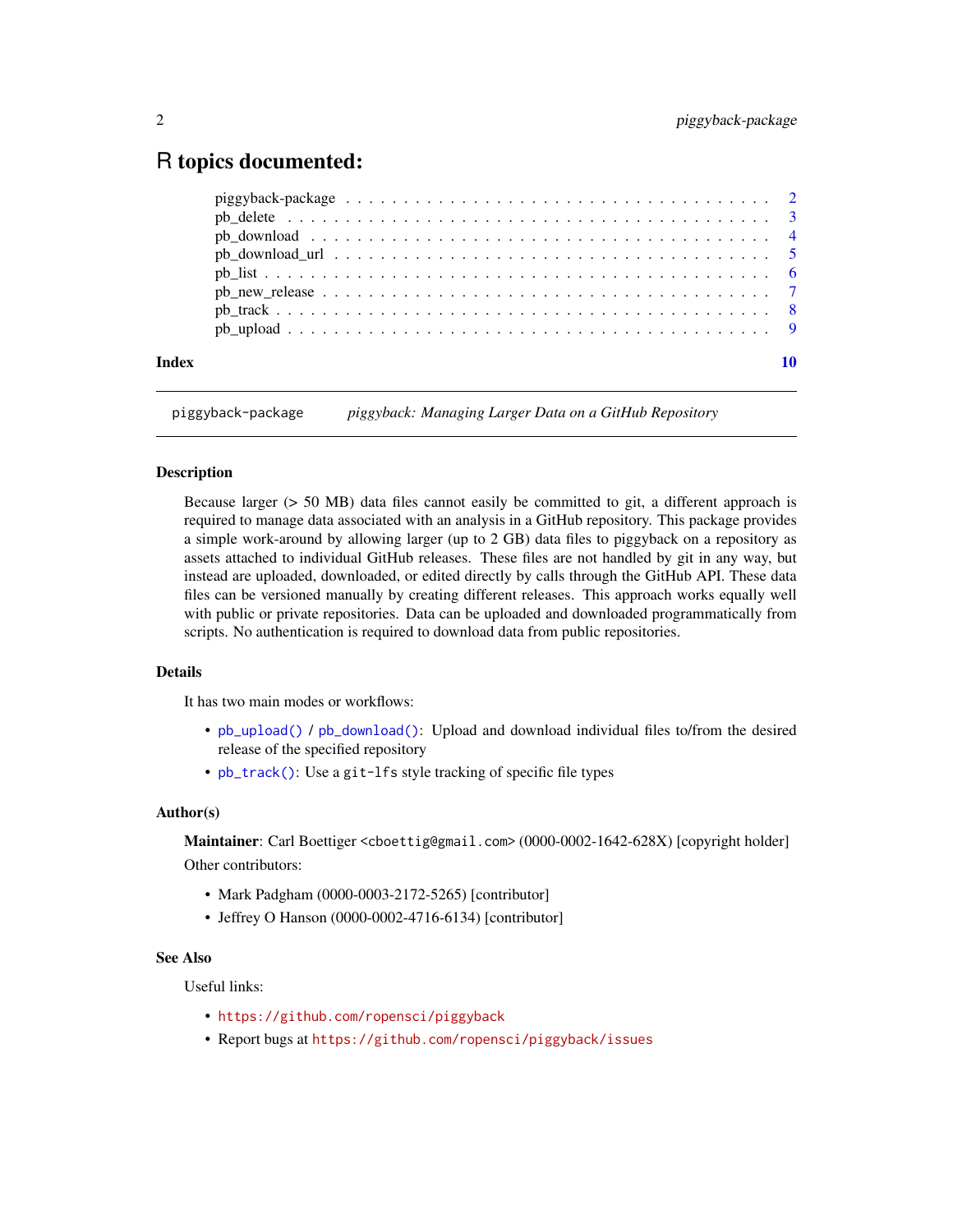<span id="page-2-0"></span>

Delete an asset attached to a release

#### Usage

```
pb_delete(file = NULL, repo = guess_repo(), tag = "latest",
  .token = get_token())
```
#### Arguments

| file   | file(s) to be deleted from the release. If NULL (default when argument is omitted),<br>function will delete all attachments to the release, delete                                                                                         |
|--------|--------------------------------------------------------------------------------------------------------------------------------------------------------------------------------------------------------------------------------------------|
| repo   | Repository name in format "owner/repo". Will guess the current repo if not<br>specified.                                                                                                                                                   |
| tag    | tag for the GitHub release to which this data should be attached.                                                                                                                                                                          |
| .token | GitHub authentication token. Typically set from an environmental variable, e.g.<br>in a . Renviron file or with $Sys.setenv(GITHUB_TOKEN = "xxxxx"), which$<br>helps prevent accidental disclosure of a secret token when sharing scripts. |

#### Value

TRUE (invisibly) if a file is found and deleted. Otherwise, returns NULL (invisibly) if no file matching the name was found.

#### Examples

```
readr::write_tsv(mtcars, "mtcars.tsv.gz")
## Upload
pb_upload("mtcars.tsv.gz",
         repo = "cboettig/piggyback-tests",
          overwrite = TRUE)
pb_delete("mtcars.tsv.gz",
          repo = "cboettig/piggyback-tests",
          tag = "v0.0.1")
```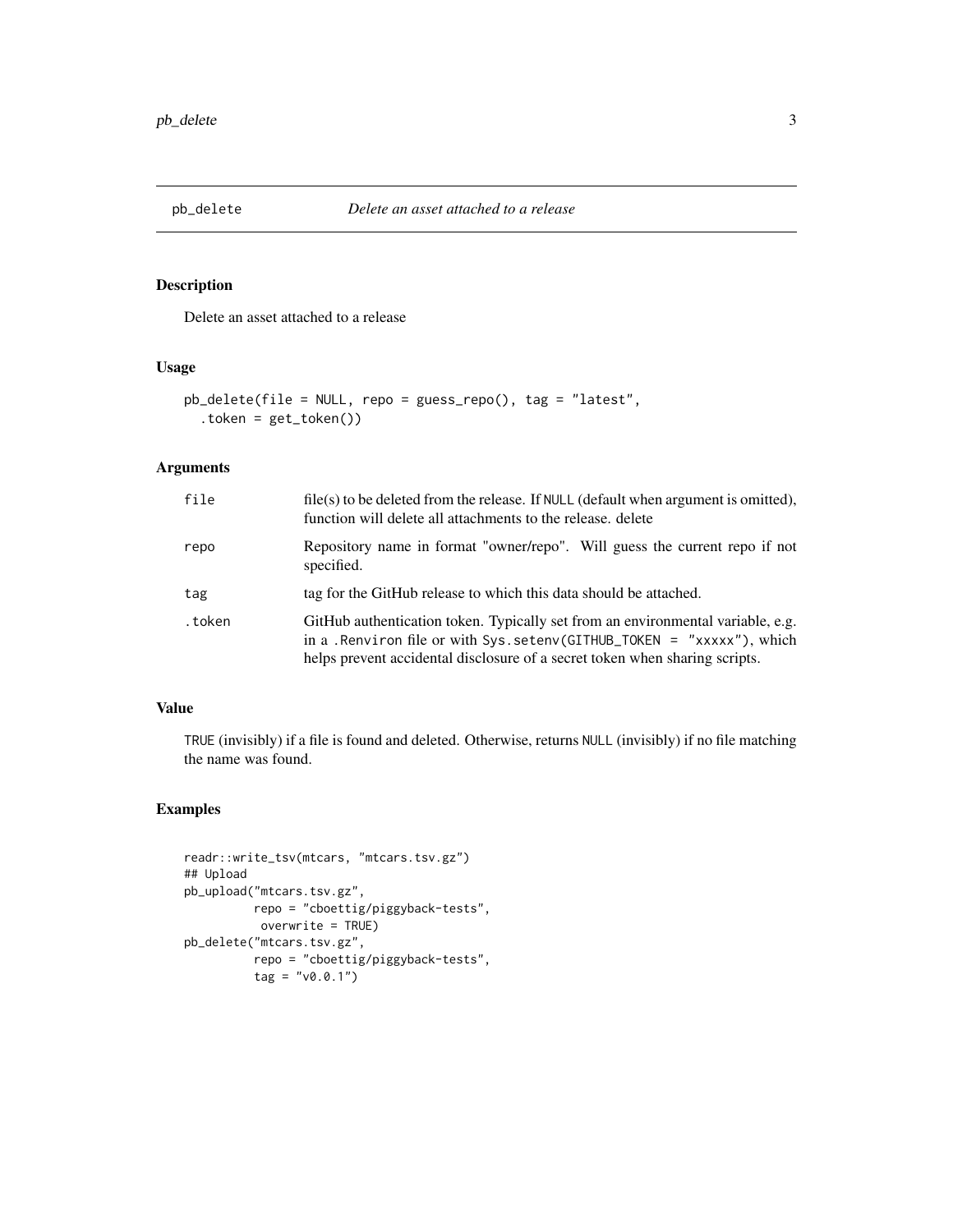<span id="page-3-1"></span><span id="page-3-0"></span>

Download data from an existing release

#### Usage

```
pb_download(file = NULL, dest = usethis::proj_get(),
  repo = guess_repo(), tag = "latest", overwrite = TRUE,
  ignore = "manifest.json", use_timestamps = TRUE,
  show_progress = TRUE, .token = get_token())
```
#### Arguments

| file           | name or vector of names of files to be downloaded. If NULL, all assets attached<br>to the release will be downloaded.                                                                                                                      |
|----------------|--------------------------------------------------------------------------------------------------------------------------------------------------------------------------------------------------------------------------------------------|
| dest           | name of vector of names of where file should be downloaded. Should be a<br>directory or a list of filenames the same length as file vector. Can include<br>paths to files, but any directories in that path must already exist.            |
| repo           | Repository name in format "owner/repo". Will guess the current repo if not<br>specified.                                                                                                                                                   |
| tag            | tag for the GitHub release to which this data is attached                                                                                                                                                                                  |
| overwrite      | Should any local files of the same name be overwritten? default TRUE.                                                                                                                                                                      |
| ignore         | a list of files to ignore (if downloading "all" because file=NULL).                                                                                                                                                                        |
| use_timestamps | If TRUE, then files will only be downloaded if timestamp on GitHub is newer<br>than the local timestamp (if overwrite=TRUE). Defaults to TRUE.                                                                                             |
| show_progress  | logical, should we show progress bar for download? Defaults to TRUE.                                                                                                                                                                       |
| .token         | GitHub authentication token. Typically set from an environmental variable, e.g.<br>in a . Renviron file or with $Sys.setenv(GITHUB_TOKEN = "xxxxx"), which$<br>helps prevent accidental disclosure of a secret token when sharing scripts. |

#### Examples

```
## Download a specific file.
## (dest can be omitted when run inside and R project)
piggyback::pb_download("data/iris.tsv.gz",
                       repo = "cboettig/piggyback-tests",
                       dest = tempdir()## Not run:
## Download all files
piggyback::pb_download(repo = "cboettig/piggyback-tests",
```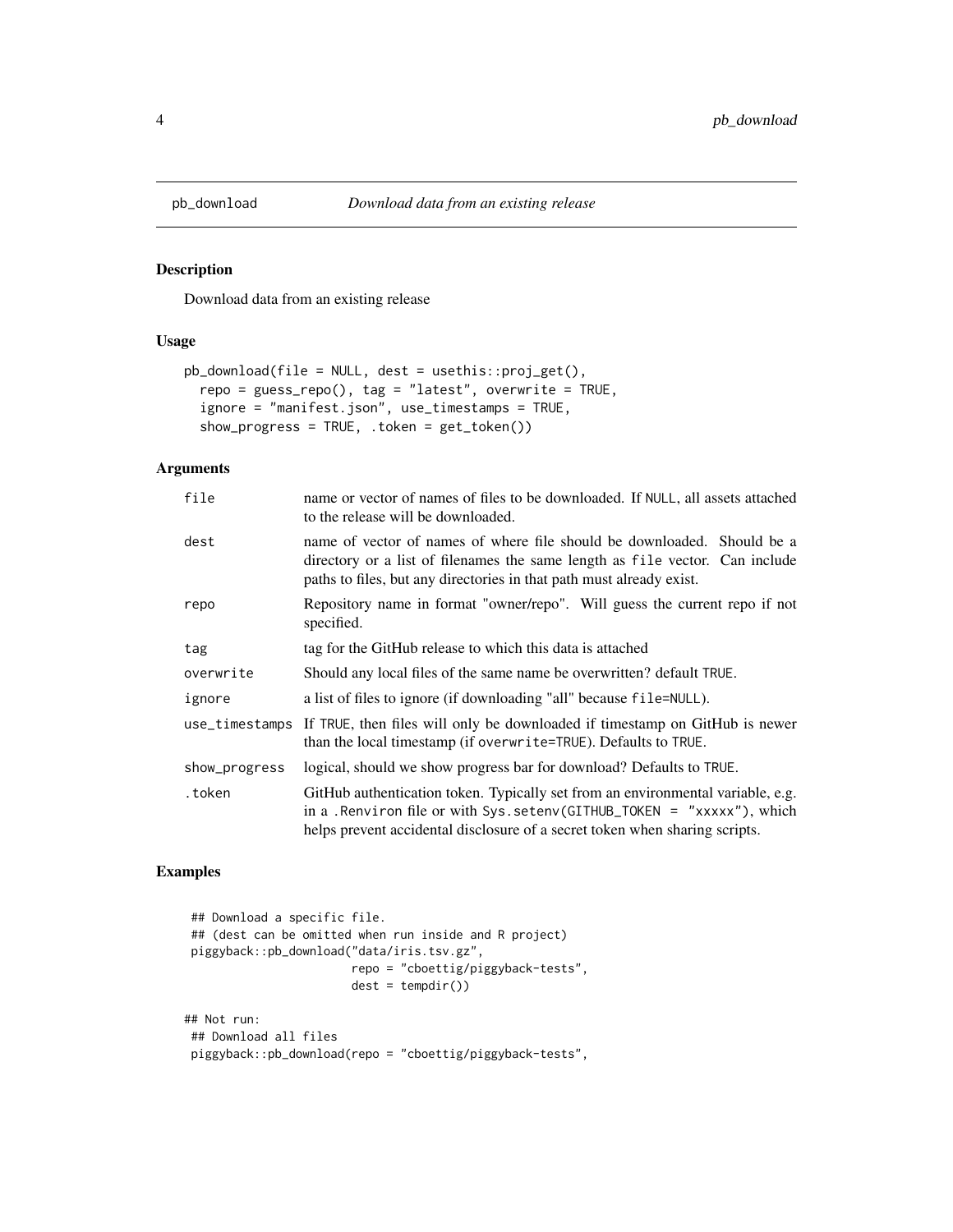<span id="page-4-0"></span>pb\_download\_url 5

```
dest = tempdir()
```
## End(Not run)

pb\_download\_url *Get the download url of a given file*

#### Description

Returns the URL download for a public file. This can be useful when writing scripts that may want to download the file directly without introducing any dependency on piggyback or authentication steps.

#### Usage

```
pb_download_url(file = NULL, repo = guess_repo(), tag = "latest",
  .token = get_token())
```
#### Arguments

| file   | name or vector of names of files to be downloaded. If NULL, all assets attached<br>to the release will be downloaded.                                                                                                                      |
|--------|--------------------------------------------------------------------------------------------------------------------------------------------------------------------------------------------------------------------------------------------|
| repo   | Repository name in format "owner/repo". Will guess the current repo if not<br>specified.                                                                                                                                                   |
| tag    | tag for the GitHub release to which this data is attached                                                                                                                                                                                  |
| .token | GitHub authentication token. Typically set from an environmental variable, e.g.<br>in a . Renviron file or with $Sys.setenv(GITHUB_TOKEN = "xxxxx"), which$<br>helps prevent accidental disclosure of a secret token when sharing scripts. |

#### Value

the URL to download a file

#### Examples

```
pb_download_url("data/iris.tsv.xz",
               repo = "cboettig/piggyback-tests",
               tag = "v0.0.1")
```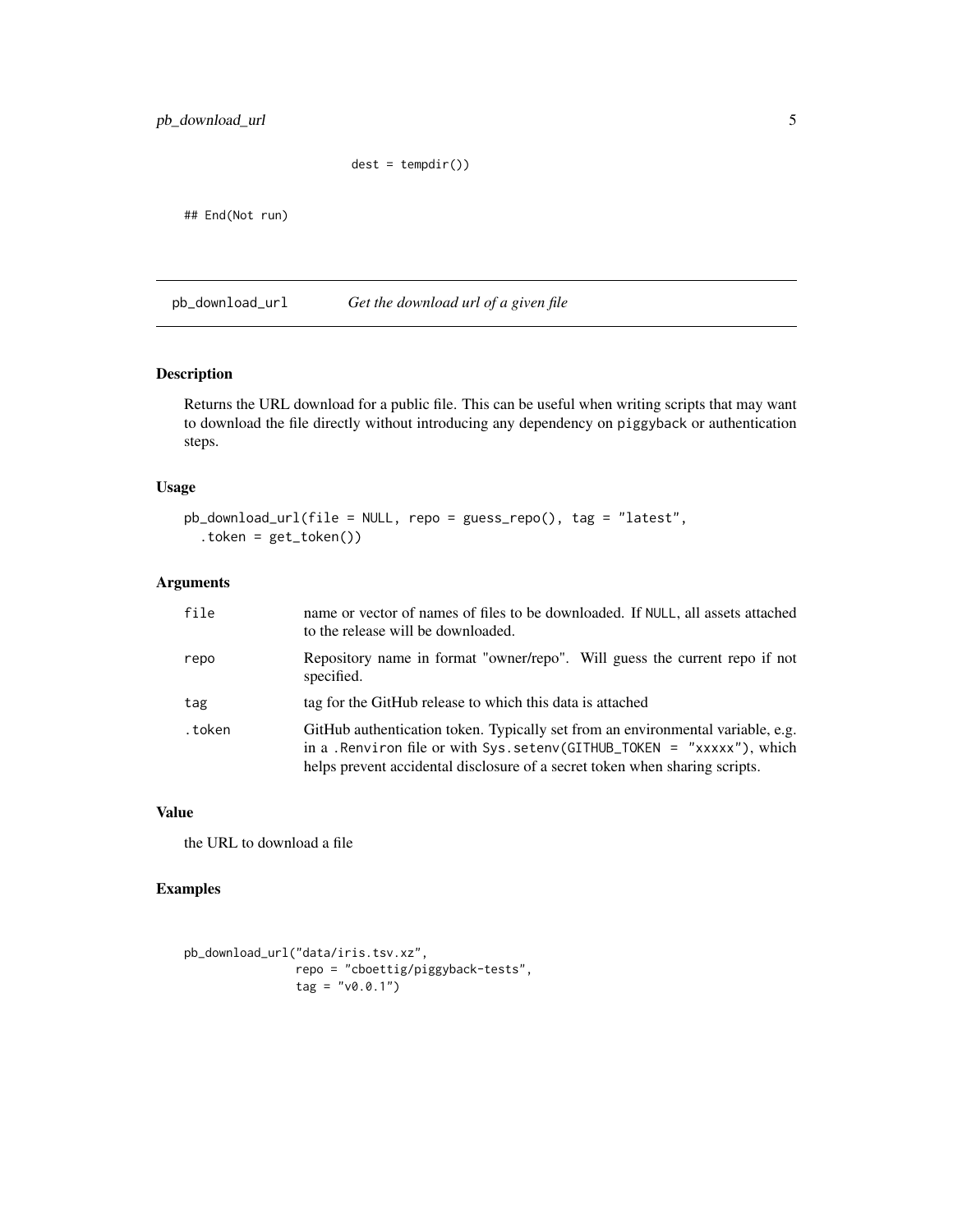<span id="page-5-0"></span>

List all assets attached to a release

#### Usage

```
pb_list(repo = guess_repo(), tag = NULL, ignore = "manifest.json",
  .token = get_token())
```
#### Arguments

| repo   | Repository name in format "owner/repo". Will guess the current repo if not<br>specified.                                                                                                                                                  |
|--------|-------------------------------------------------------------------------------------------------------------------------------------------------------------------------------------------------------------------------------------------|
| tag    | which release tag do we want information for? If NULL (default), will return a<br>table for all available release tags.                                                                                                                   |
| ignore | a list of files to ignore (if downloading "all" because file=NULL).                                                                                                                                                                       |
| .token | GitHub authentication token. Typically set from an environmental variable, e.g.<br>in a . Renviron file or with Sys. setenv(GITHUB_TOKEN = "xxxxx"), which<br>helps prevent accidental disclosure of a secret token when sharing scripts. |

#### Details

To preserve path information, local path delimiters are converted to .2f when files are uploaded as assets. Listing will display the local filename, with asset names converting the .2f escape code back to the system delimiter.

#### Value

a data.frame of release asset names, (normalized to local paths), release tag, timestamp, owner, and repo.

#### Examples

```
## Not run:
pb_list("cboettig/piggyback-tests")
```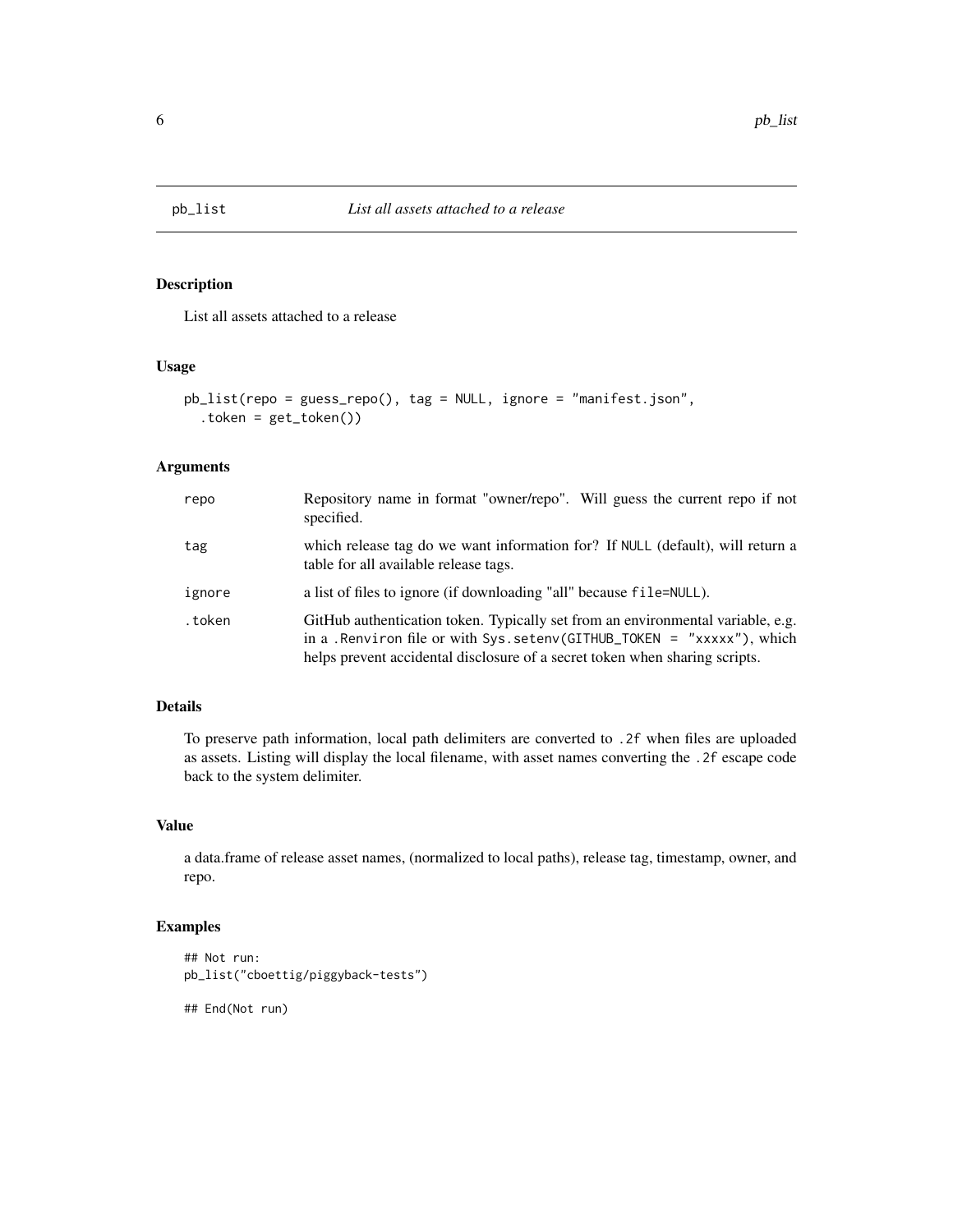<span id="page-6-0"></span>pb\_new\_release *Create a new release on GitHub repo*

#### Description

Create a new release on GitHub repo

#### Usage

```
pb_new_release(repo = guess_repo(), tag, commit = "master",
  name = tag, body = "Data release", draft = FALSE,
  prerelease = FALSE, .token = get_token())
```
#### Arguments

| repo       | Repository name in format "owner/repo". Will guess the current repo if not<br>specified.                                                                                                                                                   |
|------------|--------------------------------------------------------------------------------------------------------------------------------------------------------------------------------------------------------------------------------------------|
| tag        | tag to create for this release                                                                                                                                                                                                             |
| commit     | Specifies the commit-ish value that determines where the Git tag is created from.<br>Can be any branch or commit SHA. Unused if the git tag already exists. Default:<br>the repository's default branch (usually master).                  |
| name       | The name of the release. Defaults to tag.                                                                                                                                                                                                  |
| body       | Text describing the contents of the tag. default text is "Data release".                                                                                                                                                                   |
| draft      | default FALSE. Set to TRUE to create a draft (unpublished) release.                                                                                                                                                                        |
| prerelease | default FALSE. Set to TRUE to identify the release as a pre-release.                                                                                                                                                                       |
| .token     | GitHub authentication token. Typically set from an environmental variable, e.g.<br>in a . Renviron file or with $Sys.setenv(GITHUB_TOKEN = "xxxxx"), which$<br>helps prevent accidental disclosure of a secret token when sharing scripts. |

#### Examples

```
## Not run:
pb_new_release("cboettig/piggyback-tests", "v0.0.5")
```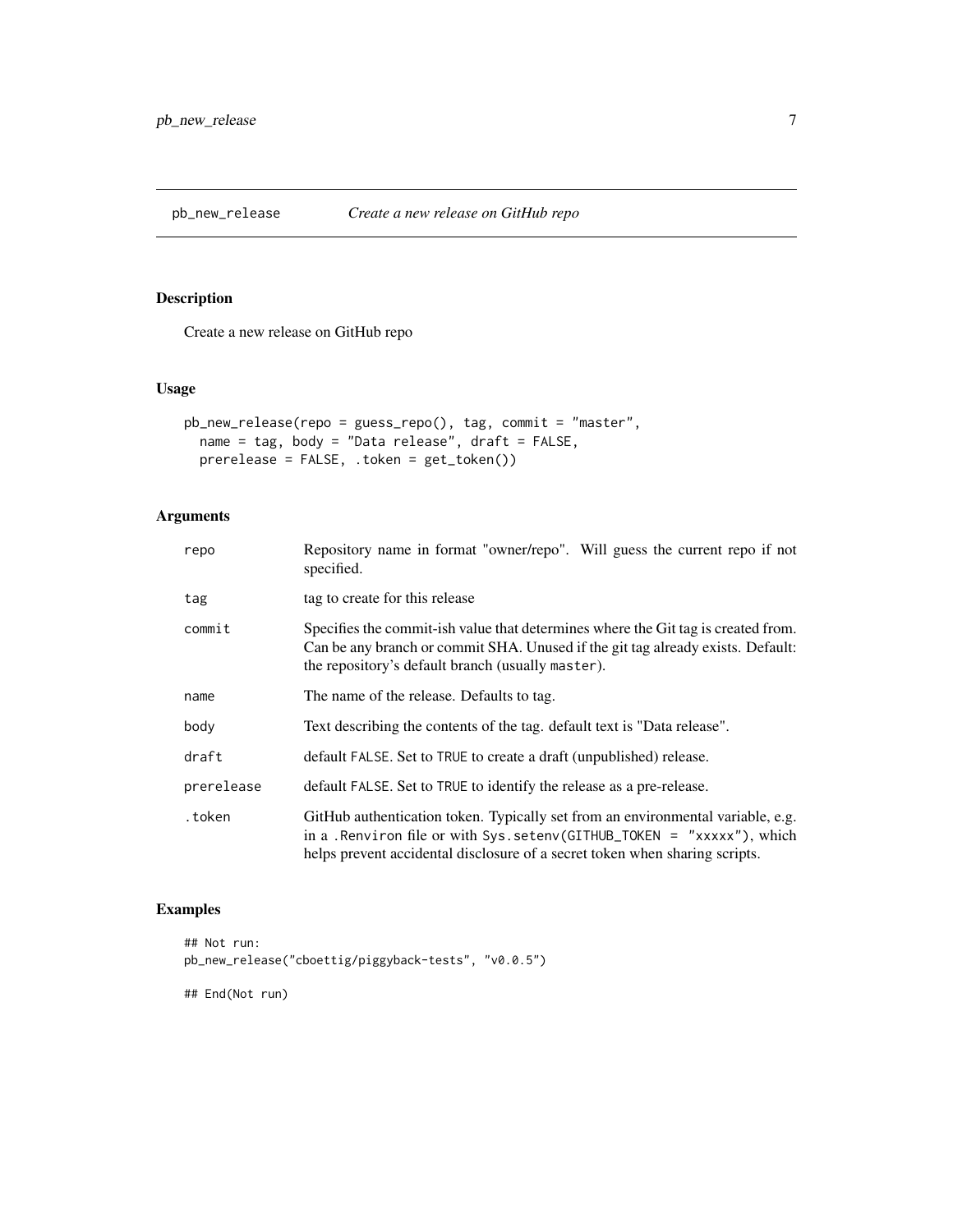<span id="page-7-1"></span><span id="page-7-0"></span>

Track data files of a given pattern or location

#### Usage

```
pb_track(glob = NULL, repo_root = usethis::proj_get())
```
#### Arguments

| glob      | vector of file names and/or glob pattern (e.g. $\star$ , csv, data/ $\star$ , csv) which will be<br>tracked by piggyback. Omit (default NULL) to just return a list of files currently<br>tracked. |
|-----------|----------------------------------------------------------------------------------------------------------------------------------------------------------------------------------------------------|
| repo_root | repository root, will be guessed by use this otherwise.                                                                                                                                            |

#### Details

Note: tracked patterns are simply written to .pbattributes (analogous to .gitattributes in git-lfs.) You can also edit this file manually. You will probably want to check in .psattributes to as to version control., with git add .psattributes. Note that tracked file patterns will also be added to .gitignore.

#### Value

list of tracked files (invisibly)

#### Examples

```
## Not run:
## Track all .csv and .tsv files
pb_track(c("*.tsv", "*.tsv.gz"))
```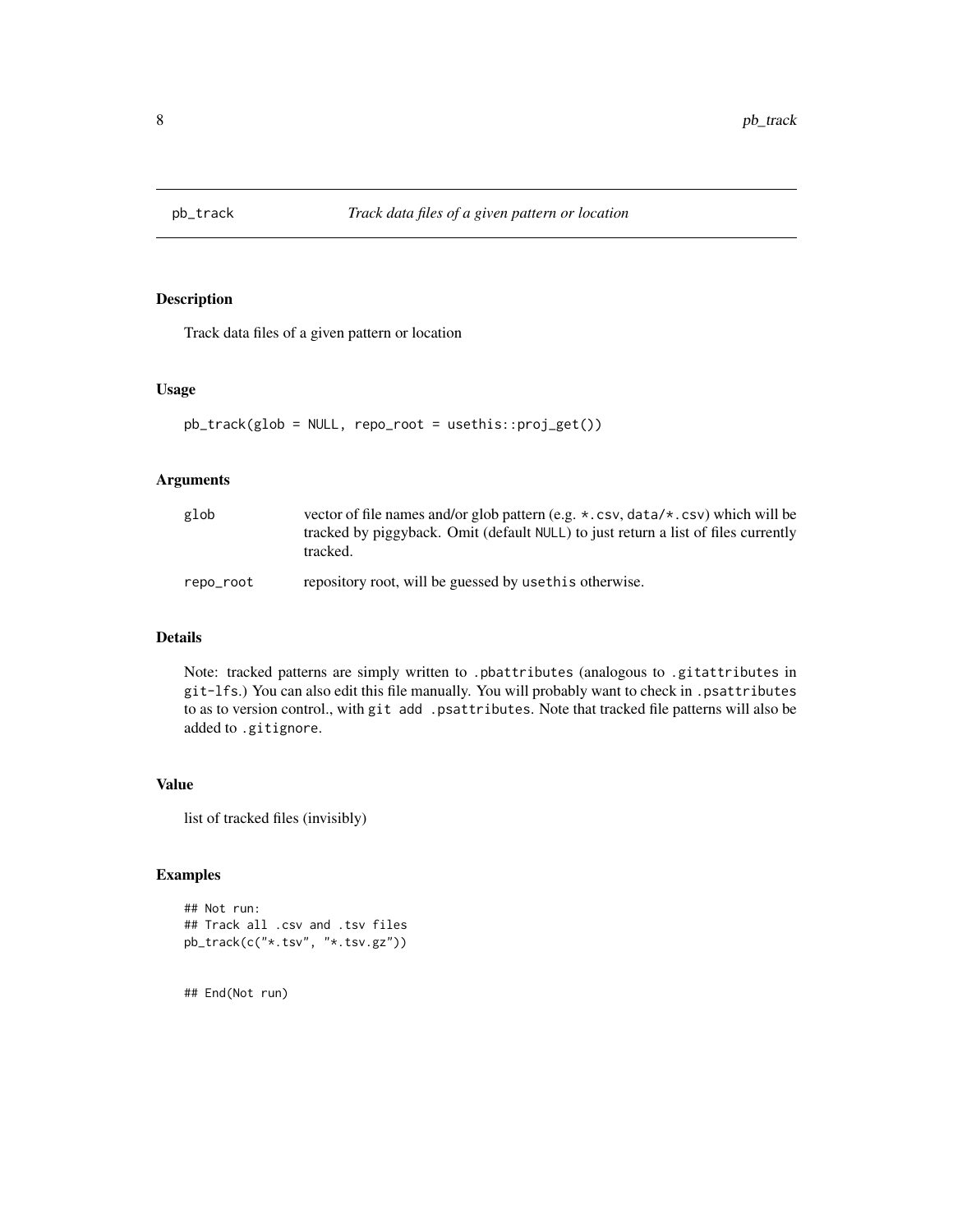<span id="page-8-1"></span><span id="page-8-0"></span>

NOTE: you must first create a release if one does not already exists.

#### Usage

```
pb_upload(file, repo = guess_repo(), tag = "latest", name = NULL,
 overwrite = "use_timestamps", use_timestamps = NULL,
  show_progress = TRUE, .token = get_token(), dir = ".")
```
#### Arguments

| file           | path to file to be uploaded                                                                                                                                                                                                                          |
|----------------|------------------------------------------------------------------------------------------------------------------------------------------------------------------------------------------------------------------------------------------------------|
| repo           | Repository name in format "owner/repo". Will guess the current repo if not<br>specified.                                                                                                                                                             |
| tag            | tag for the GitHub release to which this data should be attached.                                                                                                                                                                                    |
| name           | name for uploaded file. If not provided will use the basename of file (i.e.<br>filename without directory)                                                                                                                                           |
| overwrite      | overwrite any existing file with the same name already attached to the on re-<br>lease? Defaults to use_timestamps, only overwriting those files which are<br>older. Set to TRUE to always overwrite, or FALSE to never overwrite existing<br>files. |
| use_timestamps | DEPRECATED. please use overwrite="use_timestamps"                                                                                                                                                                                                    |
| show_progress  | logical, show a progress bar be shown for uploading? Defaults to TRUE.                                                                                                                                                                               |
| .token         | GitHub authentication token. Typically set from an environmental variable, e.g.<br>in a . Renviron file or with $Sys.setenv(GITHUB_TOKEN = "xxxxx"), which$<br>helps prevent accidental disclosure of a secret token when sharing scripts.           |
| dir            | directory relative to which file names should be based.                                                                                                                                                                                              |
|                |                                                                                                                                                                                                                                                      |

#### Examples

## Not run: # Needs your real token to run readr::write\_tsv(mtcars,"mtcars.tsv.xz") pb\_upload("mtcars.tsv.xz", "cboettig/piggyback-tests")